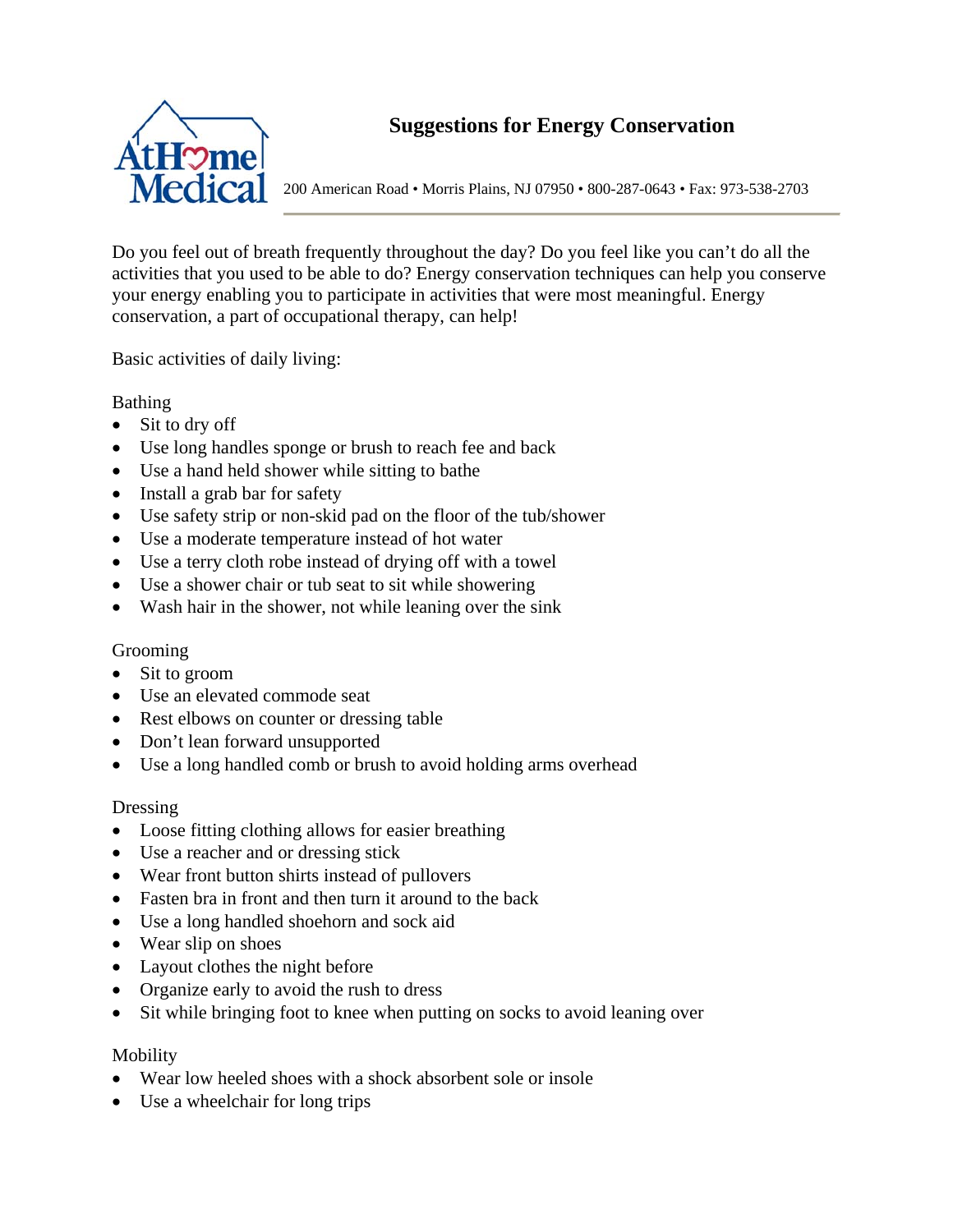- Maintain good posture while driving
- Install ramps
- Install handrails
- Use cruise control when possible
- Place chairs strategically to allow for rest stops

# Advanced activities of daily living:

## Housekeeping

- Do small amounts of housekeeping each day
- Do whatever you can sitting
- Use a long handled dustpan
- Hire help
- Delegate heavy work to someone else
- Spread tasks out over the entire week

# Shopping

- Make a list first
- Combine errands to reduce the number of trips
- Delegate shopping
- Shop at less busy times in the store to save time and energy waiting
- Use a grocery cart for support
- Organize a list by store aisles
- Use a power scooter if available at the store

# Laundry

- Use a laundry cart that has wheels
- Use an automatic washer and dryer
- Sit to transfer clothes into the dryer if possible
- Wash bras and socks in a lingerie bag instead of wringing them out
- Sit to iron and adjust board height so you don't have to reach or strain
- Use a lightweight iron
- Wear clothes that do not need ironing

# Meal Preparation

- Use small appliances (mixers, microwaves, toaster, oven, etc)
- Use mixes and pre-packaged food
- Use ergonomically designed utensils
- Rest elbows on table or counter
- Transport items on a rolling cart instead of lifting and carrying items to the table
- Use electric knife and can openers
- Use a dishwasher or let dishes air dry
- Let dishes soak instead of scrubbing
- Prepare double proportions and freeze extra for later in the week